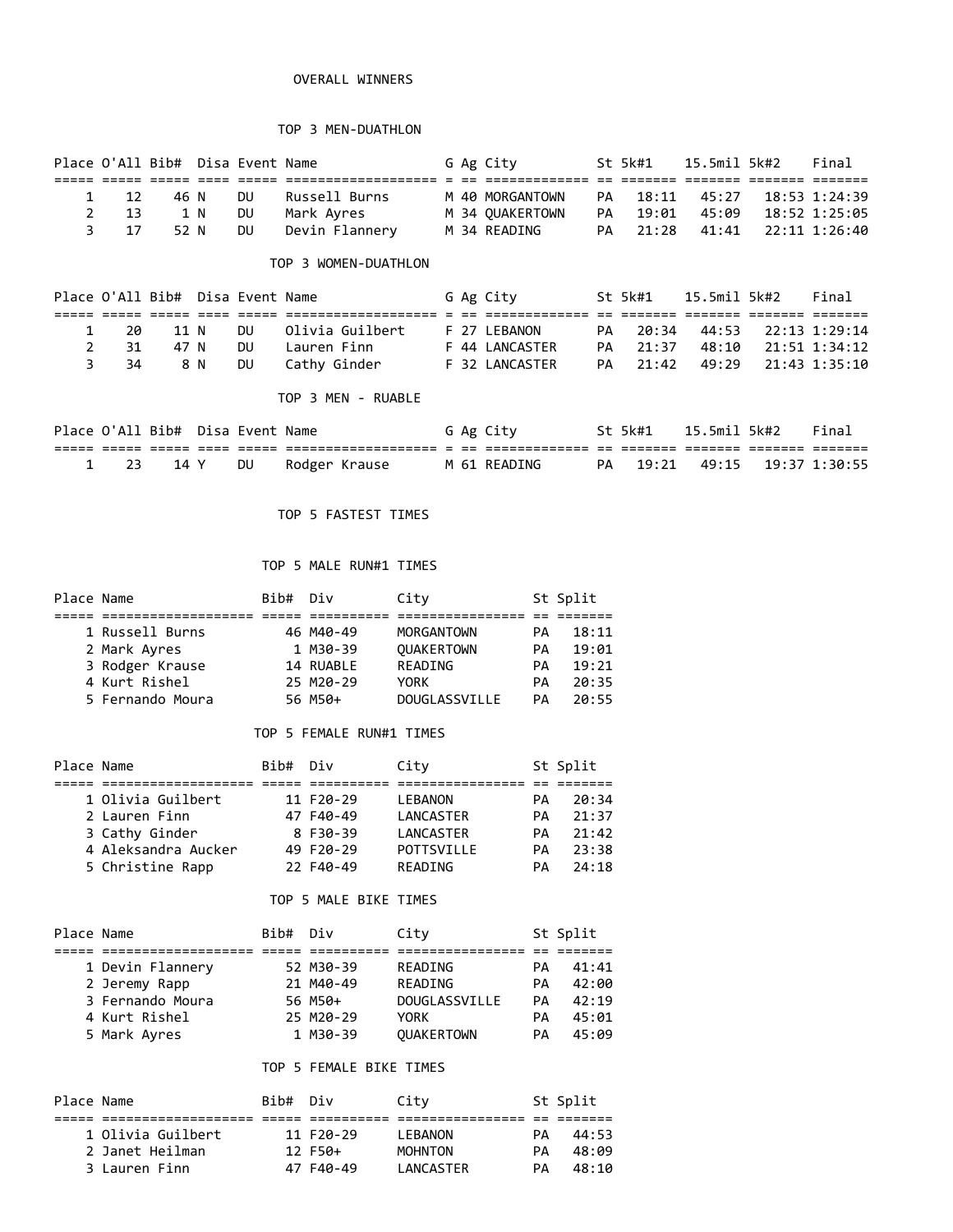| 4 Aleksandra Aucker | 49 F20-29 | POTTSVILLE | PA 48:31 |
|---------------------|-----------|------------|----------|
| 5 Lisa Bardsley     | 2 F40-49  | PALMYRA    | PA 49:14 |

# TOP 5 MALE RUN#2 TIMES

| Place Name |                 | Bib# Div |           | City              |    | St Split |
|------------|-----------------|----------|-----------|-------------------|----|----------|
|            |                 |          |           |                   |    |          |
|            | 1 Mark Ayres    |          | 1 M30-39  | <b>OUAKERTOWN</b> | PА | 18:52    |
|            | 2 Russell Burns |          | 46 M40-49 | <b>MORGANTOWN</b> | PА | 18:53    |
|            | 3 Rodger Krause |          | 14 RUABLE | READING           | PА | 19:37    |
|            | 4 Scott Wilhelm |          | 27 M40-49 | MILFORD           | NJ | 21:23    |
|            | 5 Joshua Tice   |          | 57 M40-49 | READING           | PА | 22:07    |

#### TOP 5 FEMALE RUN#2 TIMES

| Place Name |                   | Bib# Div |           | City           |    | St Split |
|------------|-------------------|----------|-----------|----------------|----|----------|
|            |                   |          |           |                |    |          |
|            | 1 Cathy Ginder    |          | 8 F30-39  | LANCASTER      | PА | 21:43    |
|            | 2 Lauren Finn     |          | 47 F40-49 | LANCASTER      | PА | 21:51    |
|            | 3 Olivia Guilbert |          | 11 F20-29 | <b>LEBANON</b> | PА | 22:13    |
|            | 4 Christine Rapp  |          | 22 F40-49 | READING        | PА | 26:10    |

# DUATHLON AGE GROUP AWARDS

MALE AGE GROUP: 20 - 29 (3 Winners)

| Place O'All Bib# Name |                                             |         |  |         | Statu Event Ag City St 5k#1 15.5mil 5k#2 Final |  |  |
|-----------------------|---------------------------------------------|---------|--|---------|------------------------------------------------|--|--|
|                       | toos socco occasocaseconocase cooco coco co |         |  |         |                                                |  |  |
|                       | 1 25 25 Kurt Rishel                         |         |  |         | MAGE DU 27 YORK PA 20:35 45:01 22:44 1:31:08   |  |  |
|                       | 2 33 24 Erik Rishel                         | MAGE DU |  | 23 YORK | PA 20:56 45:58 25:05 1:34:58                   |  |  |

FEMALE AGE GROUP: 20 - 29 (3 Winners)

| Place O'All Bib# Name |                                                                                |  |  |  | Statu Event Ag City 5t 5k#1 15.5mil 5k#2 | Final |
|-----------------------|--------------------------------------------------------------------------------|--|--|--|------------------------------------------|-------|
|                       |                                                                                |  |  |  |                                          |       |
| 1 46                  | 49 Aleksandra Aucker - FAGE DU - 27 POTTSVI PA - 23:38 - 48:31 - 27:12 1:44:16 |  |  |  |                                          |       |
|                       | 2 57 17 Gabrielle Marshall FAGE DU                                             |  |  |  |                                          |       |

MALE AGE GROUP: 30 - 39 (3 Winners)

|     | Place O'All Bib# Name |                                |         |  |  | Statu Event Ag City St 5k#1 15.5mil 5k#2 |  | Final |
|-----|-----------------------|--------------------------------|---------|--|--|------------------------------------------|--|-------|
|     |                       |                                |         |  |  |                                          |  |       |
|     | 1 29                  | 6 Joshua Derr                  | MAGE DU |  |  |                                          |  |       |
|     | $2^{\circ}$<br>-43    | 48 Brandon Aucker              | MAGE DU |  |  | 33 POTTSVI PA 23:23 48:21 25:17 1:42:22  |  |       |
| २ । | 44                    | 23 Christian Reinecker MAGE DU |         |  |  |                                          |  |       |
|     | -62                   | 15 Damian Loeper               | MAGE du |  |  |                                          |  |       |

FEMALE AGE GROUP: 30 - 39 (3 Winners)

| Place O'All Bib# Name |                       |  | Statu Event Ag City St 5k#1 15.5mil 5k#2 Final  |  |  |  |
|-----------------------|-----------------------|--|-------------------------------------------------|--|--|--|
|                       | -------------------   |  |                                                 |  |  |  |
|                       | 1 56 18 Shane Neiffer |  | FAGE DU 34 POTTSTO PA 26:42 58:36 27:23 1:55:04 |  |  |  |

# MALE AGE GROUP: 40 - 49 (3 Winners)

|               | Place O'All Bib# Name |                  | Statu Event Ag City |     |               | St 5k#1 | 15.5mil 5k#2 |                     | Final         |
|---------------|-----------------------|------------------|---------------------|-----|---------------|---------|--------------|---------------------|---------------|
|               |                       |                  |                     |     |               |         |              |                     |               |
|               | 24                    | 57 Joshua Tice   | MAGE                | DU. | 43 READING PA | 22:13   | 45:11        |                     | 22:07 1:30:59 |
| $\mathcal{L}$ | 30                    | 54 Shawn White   | MAGE                | DU  | 40 READING PA | 21:57   | 45:57        |                     | 23:44 1:33:48 |
| 3             | 32                    | 21 Jeremy Rapp   | MAGE                | DU  | 43 READING PA | 23:50   | 42:00        |                     | 24:14 1:34:41 |
| 4             | 40                    | 27 Scott Wilhelm | MAGE                | DU. | 48 MILFORD NJ |         | 21:28 53:53  |                     | 21:23 1:39:40 |
| 5.            | 50.                   | 16 Brett Lovell  | MAGF                | DU  | 46 LEBANON PA | 26:15   |              | 46:48 27:25 1:48:10 |               |

FEMALE AGE GROUP: 40 - 49 (3 Winners)

Place O'All Bib# Name Statu Event Ag City St 5k#1 15.5mil 5k#2 Final